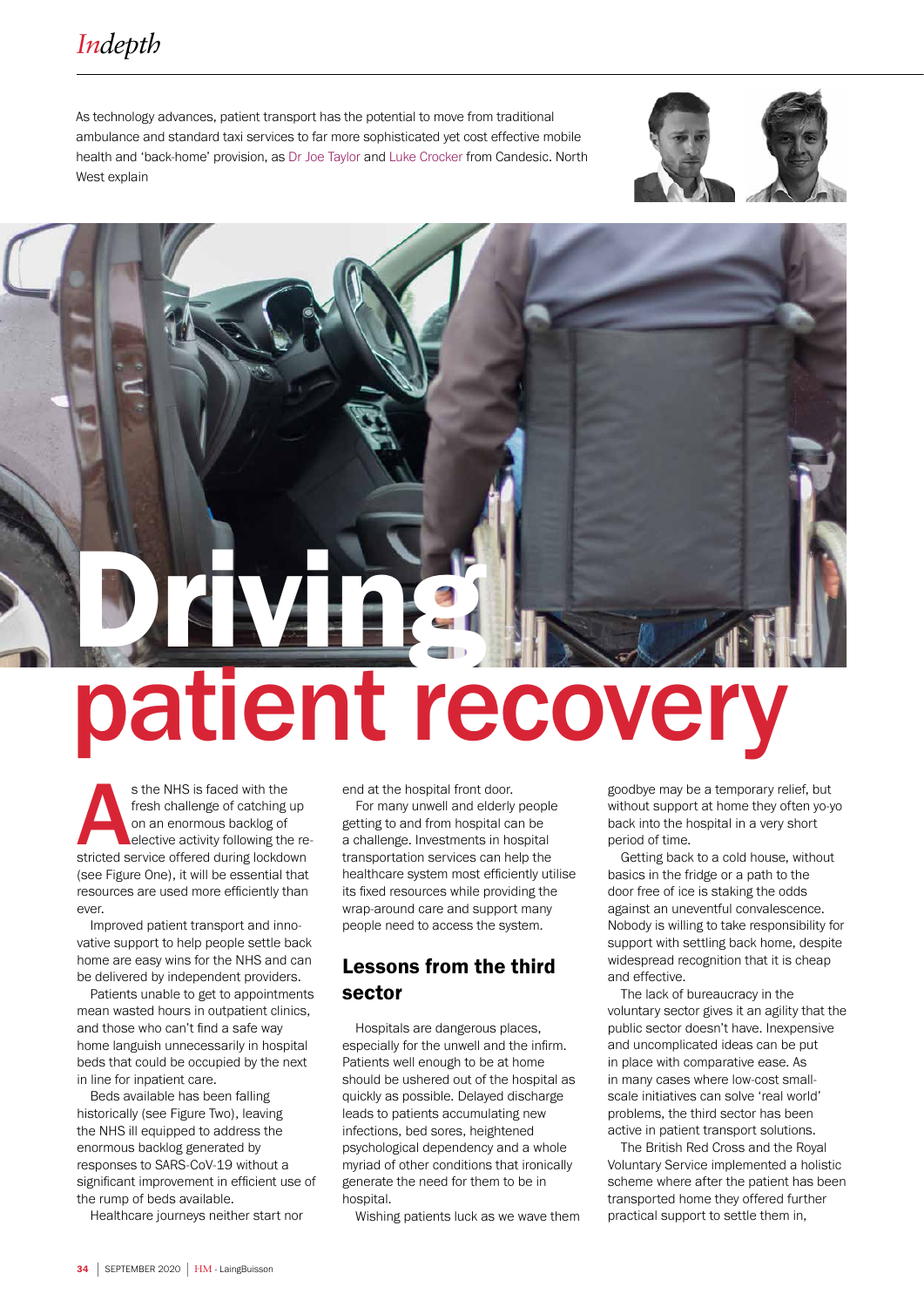#### FIGURE ONE RESPONSES TO SARS-COV-19 HAVE GENERATED A HUGE BACKLOG

#### DEMAND FOR NHS SERVICES PLUMMETED DURING COVID-19, SO A LOT OF REFERRALS HAVE BEEN MISSED - ABOUT 2.9 MILLION. AT SOME POINT, SOME OF THE 'MISSING' DEMAND WILL RETURN.

check-up on them after a couple of days and signpost them to other family and professional support as needed.

Although the third sector scheme was shown to improve care outcomes across a range of important endpoints, the Trusts involved did not wish to support continuation of the scheme. Often the NHS does not like third sector involvement in activities that impact patient outcomes.

Sir Stephen Bubb, Candesic senior advisor and chair of AVECO at the time of the project, said that charities face opposition from the NHS as they are seen as 'interfering do-gooders only suited to serving cups of tea'.

As the NHS comes under greater strain and its resources are further stretched, it's time to look at what the third-sector was able to achieve in patient transport and 'settling in' and replicate this model at scale.

# The Uberisation of taxi services

For companies which have cut their teeth driving people home after a night out on the tiles, healthcare is a market that has huge appeal.

Given that healthcare focused incumbents are little more than glorified taxi companies, their value-add over generalist people transport providers is marginal at best. Just as Amazon is making determined inroads into the delivery of groceries at the expense of UK logistics providers for supermarkets, we are seeing new opportunities for transport businesses.

Patient transport services (PTS) are regulated by the CQC to determine that vehicles used are safe. However, this regulation only applies to vehicles that were either designed for medical transport or modified for that purpose. Taxis and volunteers' cars, on the other hand, aren't subject to such regulation. Similarly, the logistics software used by these providers doesn't fall under any specific regulatory remit.

Should any existing taxi firm enter into a contract with an NHS Trust using its existing fleet to deliver the service then, currently, the door is open for them to do so without conforming to time consuming and expensive review by the CQC. Such  $\overline{\text{source}$  EDGE HEALTH (23 JULY 2020); CANDESIC RESEARCH AND ANALYSIS



EDGE HEALTH ANALYSIS SHOWS HOW THIS MIGHT IMPACT THE SIZE OF THE WAITING LIST OVER TIME. DEPENDING ON THE SCENARIO, THERE COULD BE BETWEEN 7 AND 10 MILLION PEOPLE ON THE WAITING LIST BY NEXT APRIL.

#### WAITLIST SIZE BASED ON DIFFERENT RECOVERY SCENARIOS

ASSUMING GRADUAL RETURN TO NORMAL FOR REFERRAL VOLUMES (BY SEPTEMBER 2020) AND FOR TREATMENT VOLUMES (BY MAY 2021)



THIS IS NOT GOOD, AND IT IS WORSE DUE TO (I) THE SIZE OF THE WAITING LIST PRE-COVID-19, AND (II) THE REDUCTION IN PRODUCTIVITY DUE TO INFECTION CONTROL. THE BACKLOG WILL CONTINUE to grow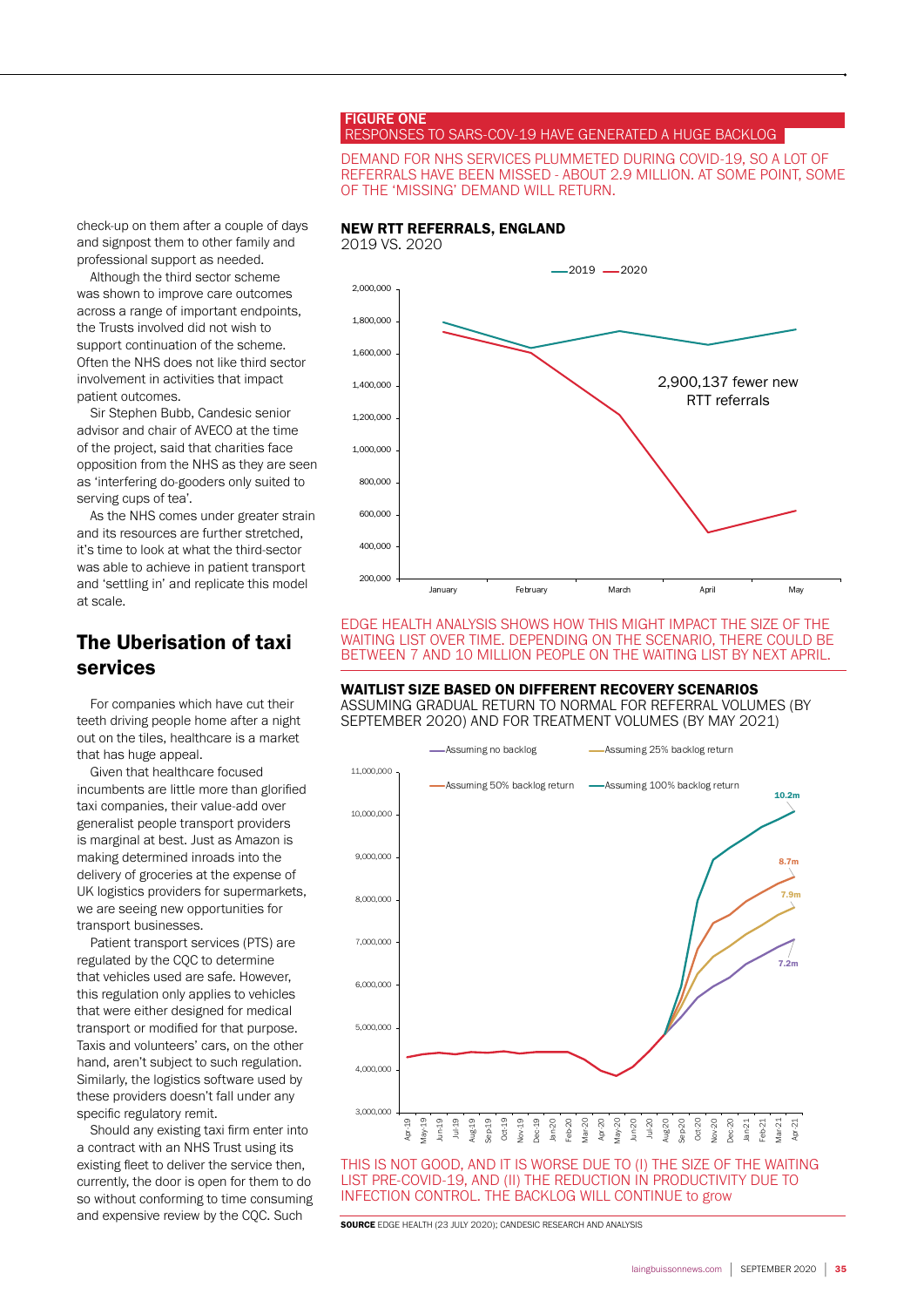# *Indepth*



#### FIGURE TWO THE FALL IN THE NUMBER OF AVAILABLE BEDS IN THE NHS, ENGLAND

SOURCE EDGE HEALTH (23 JULY 2020); CANDESIC RESEARCH AND ANALYSIS

existing people transport businesses, therefore, have an advantage over dedicated providers and we should expect them to take advantage of this to move into the market should the demand for patient transport increase.

Uber Health has seen a huge growth in its hospital transport activity in the US, having secured contracts with over 1,000 healthcare providers. The service principally is designed to enable healthcare professionals to book nonemergency journeys for patients. Its key differentiator is the health-specific dashboard that has built-in data security and privacy functions to protect patient data.

Uber's commitment in April to give 2.5 million discounted rides to NHS and care staff lead to a significant increase in rides to and from healthcare facilities. Like many businesses, people transport firms have been hit hard by responses to the pandemic, and increasingly see health-related activity as a new area for significant focus.

In 2019, Uber Health partnered with Henry Schein Medical to streamline doctors' use of software company Medpod's MobileDoc 2 — a portable case stocked with medical devices to enable remote consultations. Medpod has integrated Uber Health into its

platform so doctors can request Uber to shuttle a medical assistant, carrying MobileDoc 2, to a patient's home to guide a teleconsultation. If the doctor deems it necessary following the consultation, Uber can also bring the patient into their office for further care.

> ESTABLISHMENTS ARE OFTEN BLINDSIDED BY **TECHNOLOGICAL** REVOLUTIONS

This departure from pure patient transports represents a significant step for the logistics giant in healthcare.

However, establishments are often blindsided by technological revolutions. Many of the driving jobs currently being carried out by humans are unlikely to exist in a decade; driverless vehicles are an inevitability.

As rapidly as the motorcar made the Hansom cab obsolete so too the taxi

driver will be seen as an antiquated peculiarity of our technological infancy.

Today's drivers should be retrained to support the patient transport sector (see Table One), just as the miners before them became care workers.

While driverless cars may get patients from door-to-door, they will never provide the on-board reassurance and the welcome home safety net of another person. Those healthcare transport providers that recognise there is more to their role than logistics will be the only ones to thrive.

# Driving opportunities

Improving hospital transport isn't as simple as increasing the number of people offering to transport patients, the whole transportation system needs to be co-ordinated more efficiently. However, the lessons from how Uber Health works, and from the technologically advanced non-healthcare sector more broadly, is that complex algorithms designed with the best intentions are no substitute for live demand data from the service users.

Put simply, you need to be able to order transport when you actually need it with the minimum service specification required to get the job done.

While some elements of patient